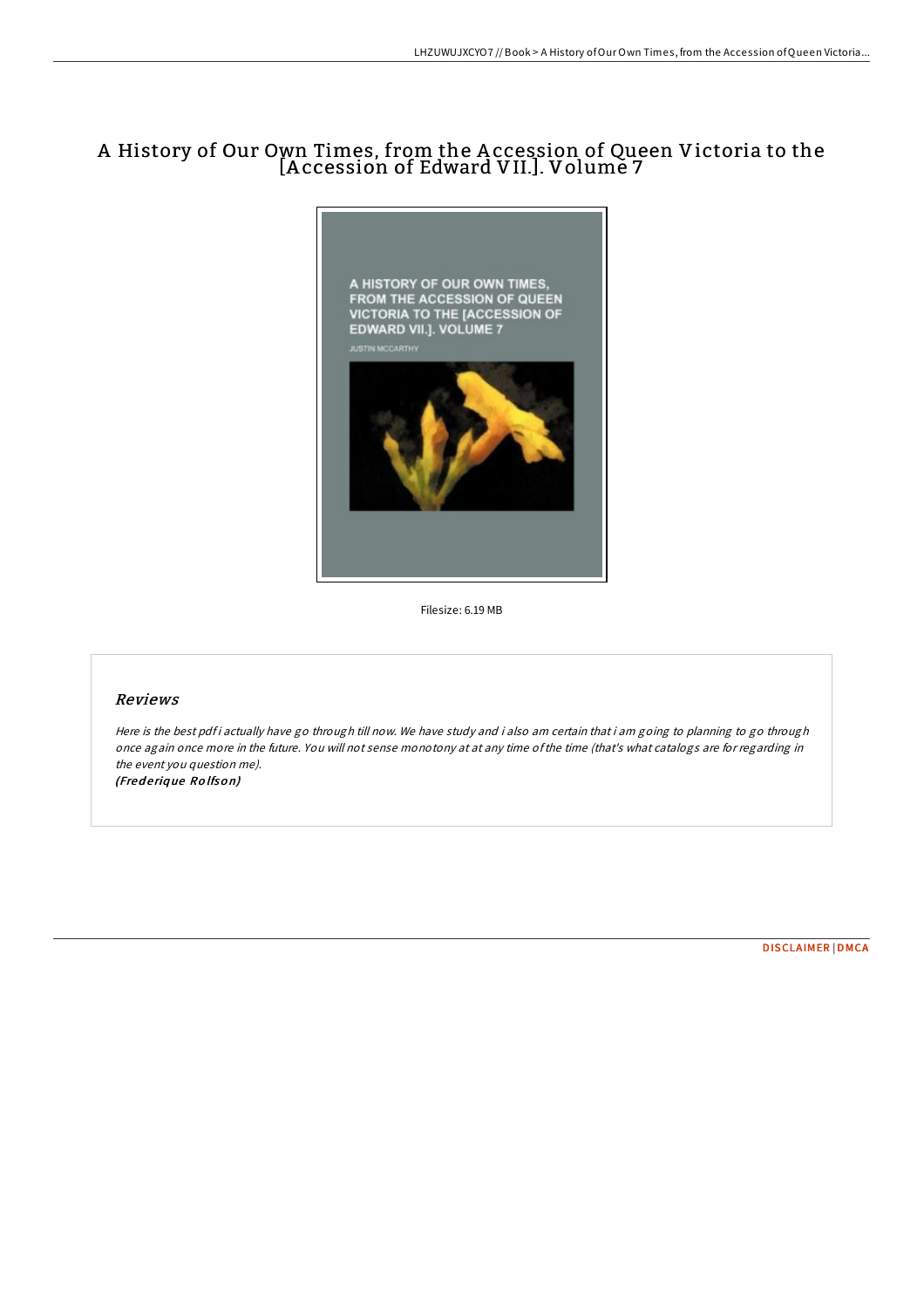## A HISTORY OF OUR OWN TIMES, FROM THE ACCESSION OF QUEEN VICTORIA TO THE [ACCESSION OF EDWARD VII.]. VOLUME 7



To download A History of Our Own Times, from the Accession of Queen Victoria to the [Accession of Edward VII.]. Volume 7 eBook, remember to refer to the web link beneath and save the file or get access to additional information which are related to A HISTORY OF OUR OWN TIMES, FROM THE ACCESSION OF QUEEN VICTORIA TO THE [ACCESSION OF EDWARD VII.]. VOLUME 7 ebook.

Rarebooksclub.com, United States, 2012. Paperback. Book Condition: New. 246 x 189 mm. Language: English . Brand New Book \*\*\*\*\* Print on Demand \*\*\*\*\*.This historic book may have numerous typos and missing text. Purchasers can download a free scanned copy of the original book (without typos) from the publisher. Not indexed. Not illustrated. 1905 Excerpt: .of the Queen s Jubilee, 1887, the creator of the Armstrong gun was raised to the peerage as Lord Armstrong. The early days of the year 1901 saw the close of a most distinguished and valuable career when Mandell Creighton, Bishop of London, passed out of existence. Dr. Creighton died at Fulham Palace on the 14th of January, from the effects of a severe attack of appendicitis, which the most skilful surgical operations had failed to subdue, and his remains were buried with well-merited honours in St. Paul s Cathedral. Dr. Creighton was born in 1843, and was the son of a man of very limited means. He had his early education at the Carlisle Grammar School, afterwards obtained a scholarship at Durham Grammar School, and in 1862 entered Merton College, Oxford. There he won many distinctions, and in 1873 he entered the Church. His rise in the clerical order was at once rapid and steady, and he was appointed Dixie Professor of Ecclesiastical History at the University of Cambridge. He was nominated Bishop of Peterborough, and was consecrated in Westminster Abbey in 1891. When, in 1896, the Bishopric of London became vacant by the elevation of Dr. Temple to the Primacy, Dr. Creighton was appointed to the vacant bishopric. 1886 DR. CREIGHTON IN AMERICA. 221 In the meanwhile Dr. Creighton was almost constantly engaged in historical work. No man could have been more closely and faithfully attentive to his ecclesiastical and parochial duties, and yet...

 $\sqrt{m}$ Read A History of Our Own Times, from the Accession of Queen Victoria to the [Accession of [Edward](http://almighty24.tech/a-history-of-our-own-times-from-the-accession-of.html) VII.]. Vo lume 7 Online

B Do wnload PDF A History of Our Own Times, from the Accession of Queen Victoria to the [Accession of [Edward](http://almighty24.tech/a-history-of-our-own-times-from-the-accession-of.html) VII.]. Vo lume 7